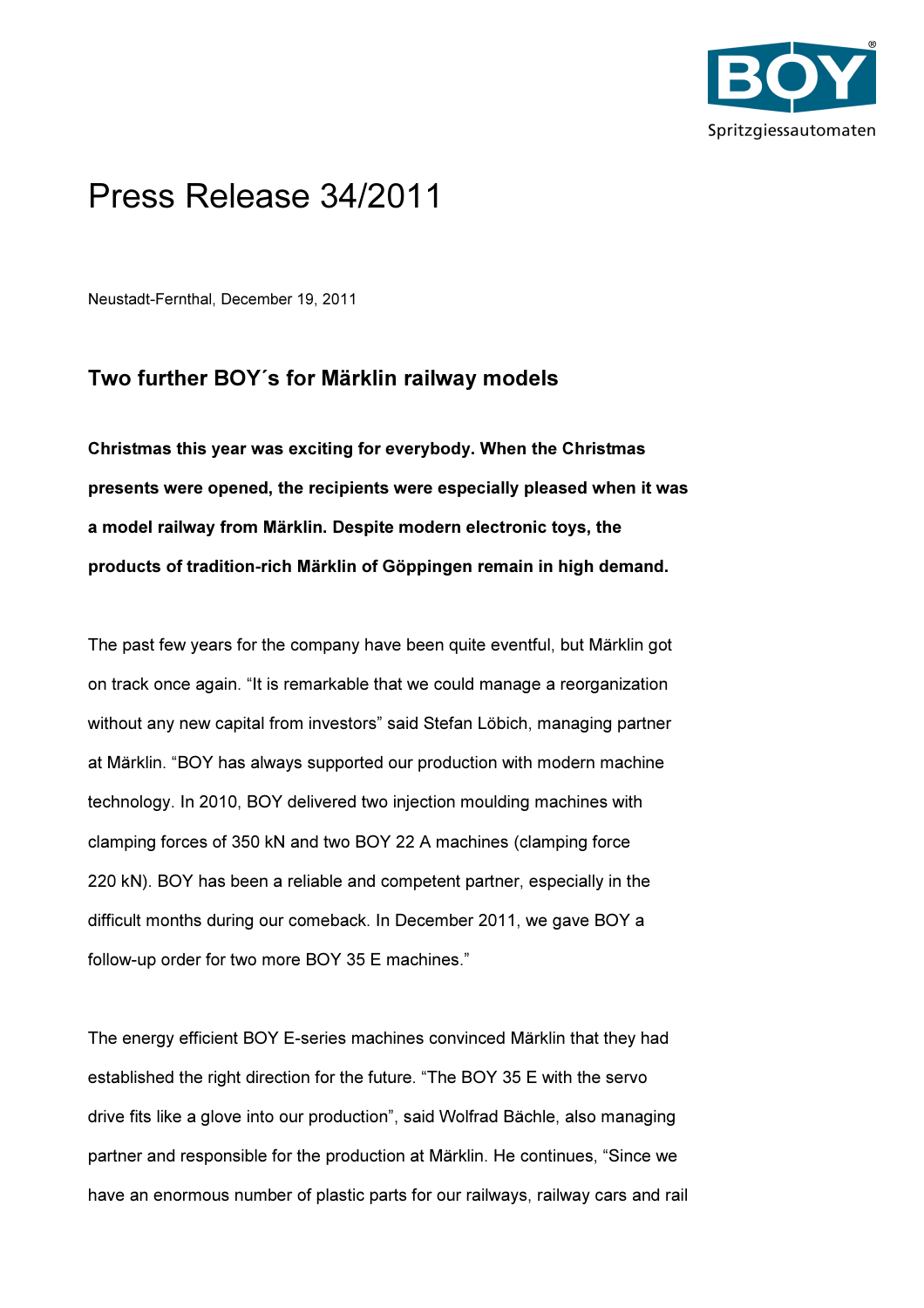

material, we also have a large number of moulds. All of them fit without problems in the BOY 35 E, as the four tie-bar machine has extremely generous distances between the tie bars and platens. The BOY 35 E is the most compact in its tonnage range and requires a footprint of only 2 m². The precise quality of the produced parts and overall dynamics of the machine has given us an outstanding impression of the BOY 35 E. The machines run in a three-shift operation under full steam. In addition to some of its other features, the extremely low energy requirement of the machine has helped decrease our production costs.

The presentation of the ultra compact BOY XS (clamping force 100 kN) at the in-house exhibition made it clear how well both companies are connected. During the international model railway exhibition (IMA 2011) the BOY XS produced parts for the enthusiastic fans of miniature sized railway cars.

## Märklin

In the 150 years of its existence as a company Märklin has developed from a small factory for tin toys to a producer of high quality metal toys known around the world: Today, Märklin is the world leader for all important gauges in the model railroad market. No other manufacturer offers the possibility of adding to existing layouts and collections over the course of many years and of expanding systematically. We thus link generations through experiencing technology. This fascination is our motivation. And, it is a component part of the vision that we would like share with you.